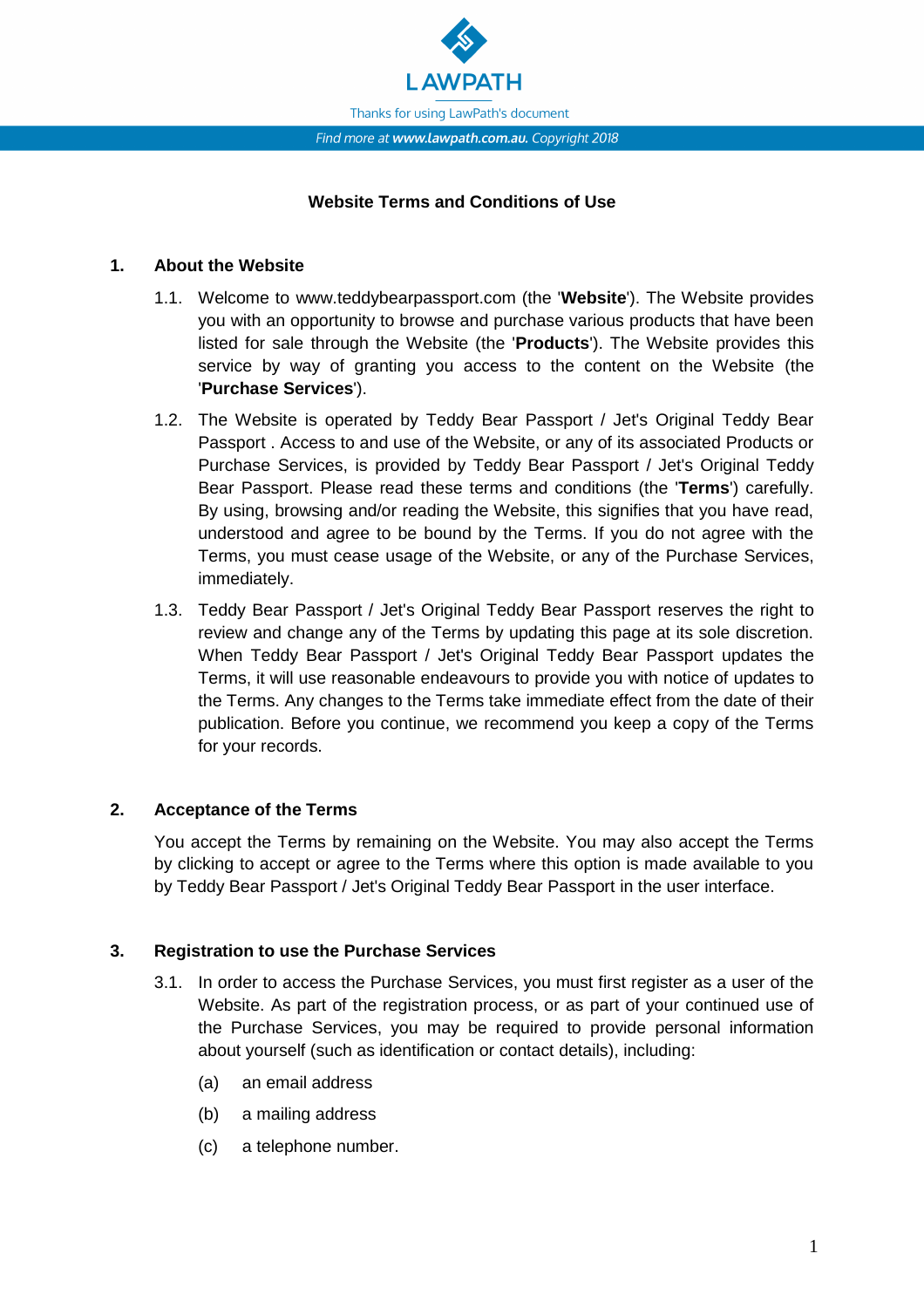- 3.2. You warrant that any information you give to Teddy Bear Passport / Jet's Original Teddy Bear Passport in the course of completing the registration process will always be accurate, correct and up to date.
- 3.3. Once you have completed the registration process, you will be a registered member of the Website ('**Member'**) and agree to be bound by the Terms. As a Member you will be granted immediate access to the Purchase Services.
- 3.4. You may not use the Purchase Services and may not accept the Terms if:
	- (a) you are not of legal age to form a binding contract with Teddy Bear Passport / Jet's Original Teddy Bear Passport; or
	- (b) you are a person barred from receiving the Purchase Services under the laws of Australia or other countries including the country in which you are resident or from which you use the Purchase Services.

#### **4. Your obligations as a Member**

4.1. As a Member, you agree to comply with the following:

You will use the Purchase Services only for purposes that are permitted by:

- (a) the Terms;
- (b) any applicable law, regulation or generally accepted practices or guidelines in the relevant jurisdictions;
- (c) you have the sole responsibility for protecting the confidentiality of your password and/or email address. Use of your password by any other person may result in the immediate cancellation of the Purchase Services;
- (d) any use of your registration information by any other person, or third parties, is strictly prohibited. You agree to immediately notify Teddy Bear Passport / Jet's Original Teddy Bear Passport of any unauthorised use of your password or email address or any breach of security of which you have become aware;
- (e) access and use of the Website is limited, non-transferable and allows for the sole use of the Website by you for the purposes of Teddy Bear Passport / Jet's Original Teddy Bear Passport providing the Purchase Services;
- (f) you will not use the Purchase Services or Website for any illegal and/or unauthorised use which includes collecting email addresses of Members by electronic or other means for the purpose of sending unsolicited email or unauthorised framing of or linking to the Website;
- (g) you agree that commercial advertisements, affiliate links, and other forms of solicitation may be removed from the Website without notice and may result in termination of the Purchase Services. Appropriate legal action will be taken by Teddy Bear Passport / Jet's Original Teddy Bear Passport for any illegal or unauthorised use of the Website; and
- (h) you acknowledge and agree that any automated use of the Website or its Purchase Services is prohibited.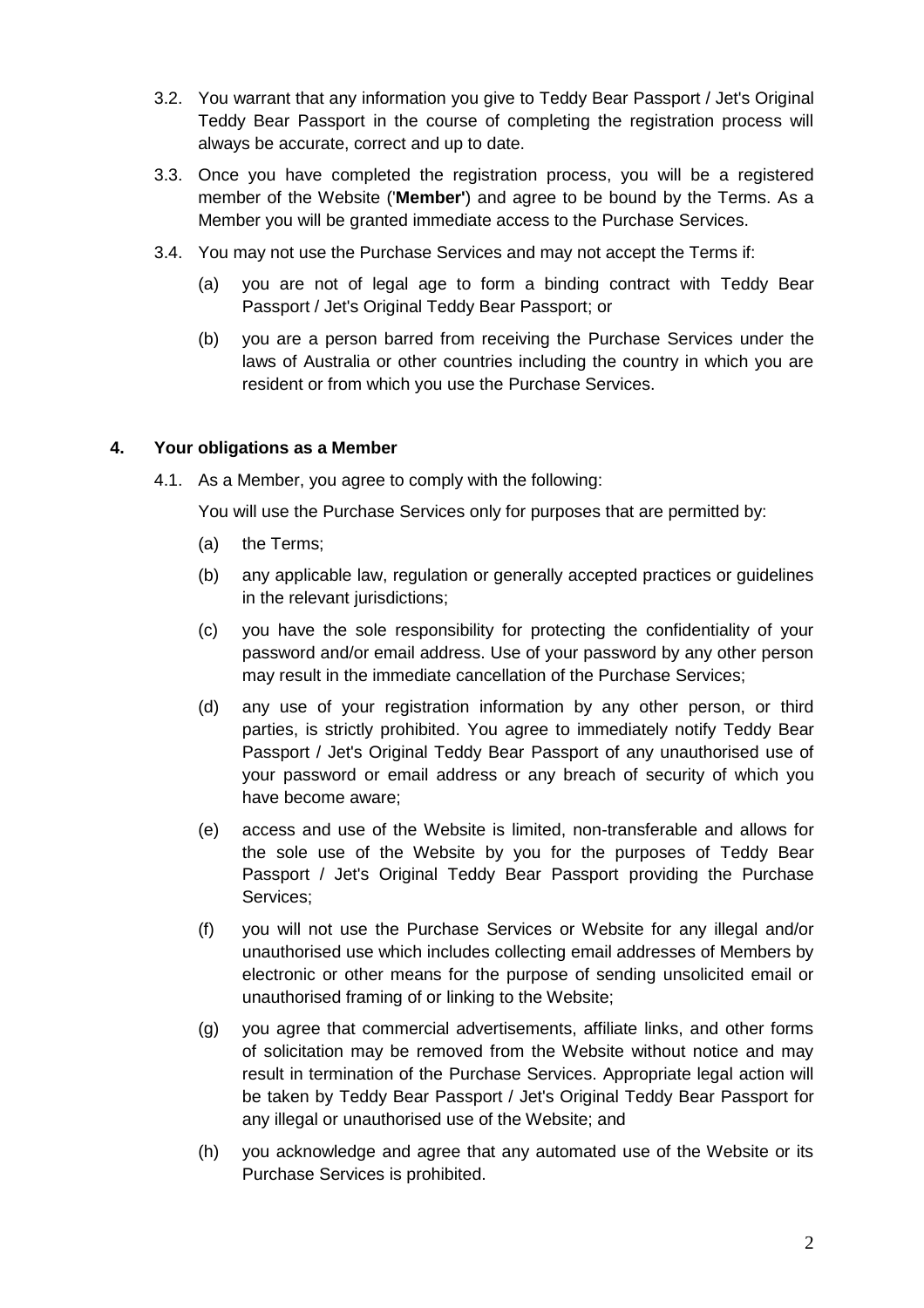## **5. Purchase of Products and Returns Policy**

- 5.1. In using the Purchase Services to purchase the Product through the Website, you will agree to the payment of the purchase price listed on the Website for the Product (the '**Purchase Price**').
- 5.2. Payment of the Purchase Price may be made through one of the following third party providers:
	- (a) Paypal

# (the '**Payment Gateway Providers**')

In using the Purchase Services, you warrant that you have familiarised yourself with, and agree to be bound by, the applicable Terms and Conditions of Use, Privacy Policy and other relevant legal documentation provided by the Payment Gateway Providers.

- 5.3. Following payment of the Purchase Price being confirmed by Teddy Bear Passport / Jet's Original Teddy Bear Passport, you will be issued with a receipt to confirm that the payment has been received and Teddy Bear Passport / Jet's Original Teddy Bear Passport may record your purchase details for future use.
- 5.4. Teddy Bear Passport / Jet's Original Teddy Bear Passport may, at their sole discretion, provide a refund on the return of the Products within 14 days where the Product packaging is unopened and remains in a saleable condition. You acknowledge and agree that you are liable for any postage and shipping costs associated with any refund pursuant to this clause.

## **6. Warranty**

- 6.1. Teddy Bear Passport / Jet's Original Teddy Bear Passport's Products come with guarantees that cannot be excluded under the Australian Consumer Law. You are entitled to a replacement or refund for a major failure of the Product. You are also entitled to have the Products repaired or replaced if the Products fail to be of acceptable quality and the failure does not amount to a major failure (the '**Warranty**').
- 6.2. You may make a claim under this clause (the '**Warranty Claim**') for material defects and workmanship in the Products within 3 Months from the date of purchase (the '**Warranty Period**').
- 6.3. In order to make a Warranty Claim during the Warranty Period, you must provide proof of purchase to Teddy Bear Passport / Jet's Original Teddy Bear Passport showing the date of purchase of the Products, provide a description of the Products and the price paid for the Products by sending written notice to Teddy Bear Passport / Jet's Original Teddy Bear Passport at 18 Freya Court, Newport 4020, Australia or by email at jet@teddybearpassport.com.
- 6.4. Where the Warranty Claim is accepted then Teddy Bear Passport / Jet's Original Teddy Bear Passport will, at its sole discretion, either repair or replace any defective Products or part thereof with a new or remanufactured equivalent during the Warranty Period at no charge to you for parts or labour. You acknowledge and agree that you will be solely liable for any postage or shipping costs incurred in facilitating the Warranty Claim.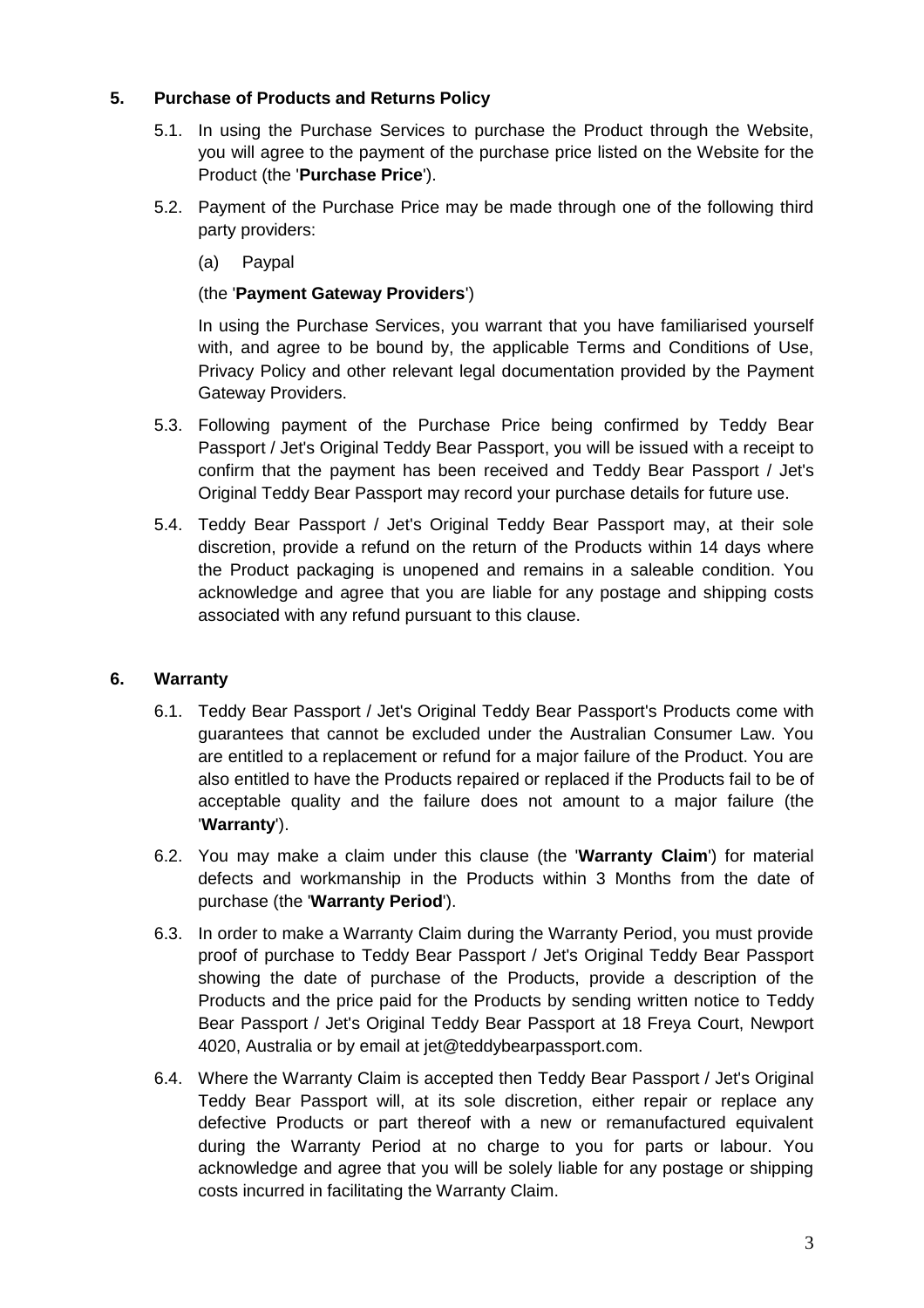- 6.5. The Warranty shall be the sole and exclusive warranty granted by Teddy Bear Passport / Jet's Original Teddy Bear Passport and shall be the sole and exclusive remedy available to you in addition to other rights and under a law in relation to the Products to which this warranty relates.
- 6.6. All implied warranties including the warranties of merchantability and fitness for use are limited to the Warranty Period.
- 6.7. The Warranty does not apply to any appearance of the supplied Products nor to the additional excluded items set forth below nor to any supplied Products where the exterior of which has been damaged or defaced, which has been subjected to misuse, abnormal service or handling, or which has been altered or modified in design or construction.

# **7. Copyright and Intellectual Property**

- 7.1. The Website, the Purchase Services and all of the related products of Teddy Bear Passport / Jet's Original Teddy Bear Passport are subject to copyright. The material on the Website is protected by copyright under the laws of Australia and through international treaties. Unless otherwise indicated, all rights (including copyright) in the site content and compilation of the website (including text, graphics, logos, button icons, video images, audio clips and software) (the '**Content'**) are owned or controlled for these purposes, and are reserved by Teddy Bear Passport / Jet's Original Teddy Bear Passport or its contributors.
- 7.2. Teddy Bear Passport / Jet's Original Teddy Bear Passport retains all rights, title and interest in and to the Website and all related content. Nothing you do on or in relation to the Website will transfer to you:
	- (a) the business name, trading name, domain name, trade mark, industrial design, patent, registered design or copyright of Teddy Bear Passport / Jet's Original Teddy Bear Passport; or
	- (b) the right to use or exploit a business name, trading name, domain name, trade mark or industrial design; or
	- (c) a system or process that is the subject of a patent, registered design or copyright (or an adaptation or modification of such a system or process).
- 7.3. You may not, without the prior written permission of Teddy Bear Passport / Jet's Original Teddy Bear Passport and the permission of any other relevant rights owners: broadcast, republish, up-load to a third party, transmit, post, distribute, show or play in public, adapt or change in any way the Content or third party contact for any purpose. This prohibition does not extend to materials on the Website which are freely available for re-use or are in the public domain.

## **8. Privacy**

Teddy Bear Passport / Jet's Original Teddy Bear Passport takes your privacy seriously and any information provided through your use of the Application and/or the Purchase Services are subject to Teddy Bear Passport / Jet's Original Teddy Bear Passport's Privacy Policy, which is available on the Application.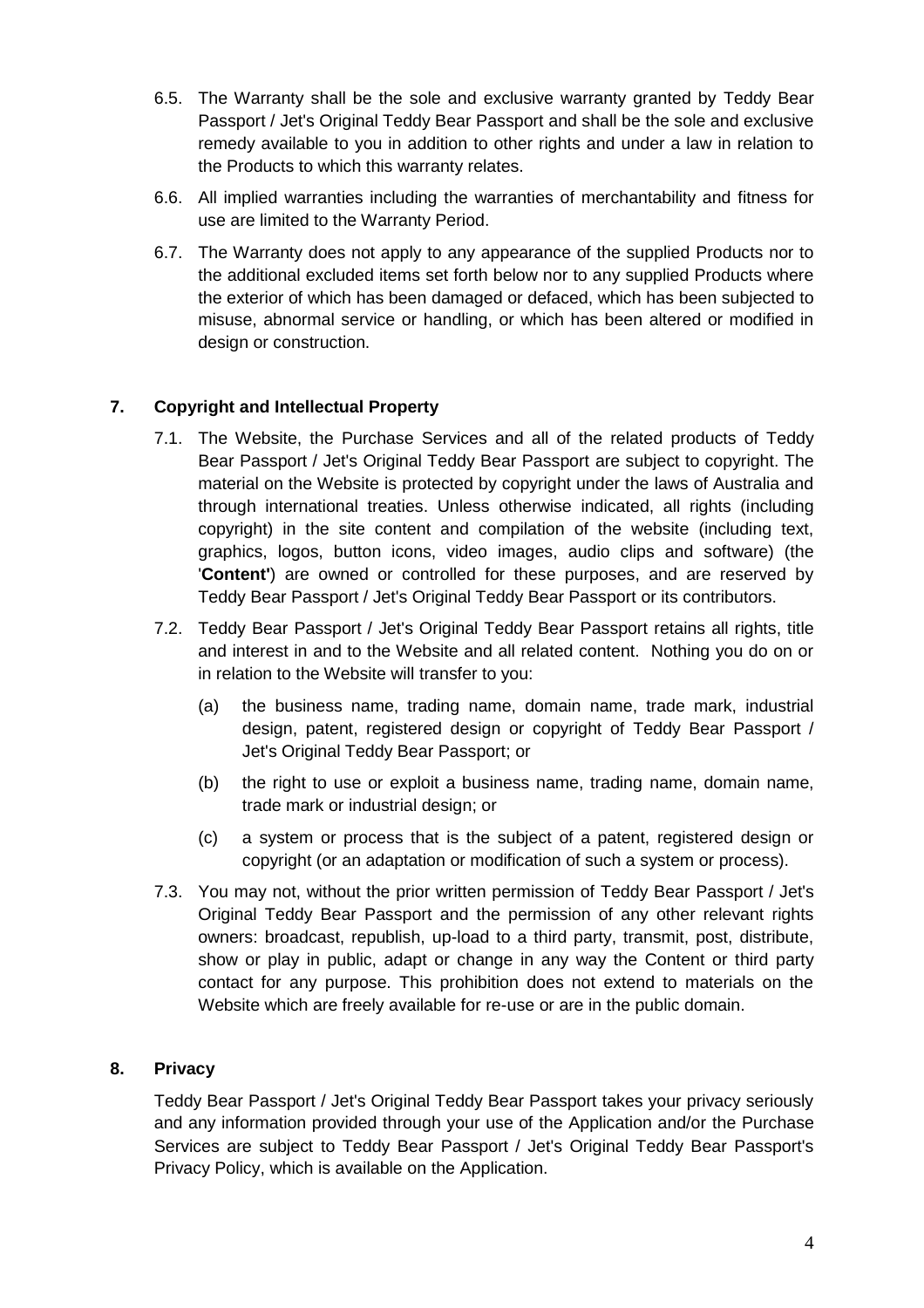#### **9. General Disclaimer**

- 9.1. You acknowledge that Teddy Bear Passport / Jet's Original Teddy Bear Passport does not make any terms, guarantees, warranties, representations or conditions whatsoever regarding the Products other than provided for pursuant to these Terms.
- 9.2. Teddy Bear Passport / Jet's Original Teddy Bear Passport will make every effort to ensure a Product is accurately depicted on the Website, however, you acknowledge that sizes, colours and packaging may differ from what is displayed on the Website.
- 9.3. Nothing in these Terms limits or excludes any guarantees, warranties, representations or conditions implied or imposed by law, including the Australian Consumer Law (or any liability under them) which by law may not be limited or excluded.
- 9.4. Subject to this clause, and to the extent permitted by law:
	- (a) all terms, guarantees, warranties, representations or conditions which are not expressly stated in these Terms are excluded; and
	- (b) Teddy Bear Passport / Jet's Original Teddy Bear Passport we will not be liable for any special, indirect or consequential loss or damage (unless such loss or damage is reasonably foreseeable resulting from our failure to meet an applicable Consumer Guarantee), loss of profit or opportunity, or damage to goodwill arising out of or in connection with the Purchase Services or these Terms (including as a result of not being able to use the Purchase Services or the late supply of the Purchase Services), whether at common law, under contract, tort (including negligence), in equity, pursuant to statute or otherwise.
- 9.5. Use of the Website, the Purchase Services, and any of the products of Teddy Bear Passport / Jet's Original Teddy Bear Passport is at your own risk. Everything on Website, the Purchase Services, and the Products of Teddy Bear Passport / Jet's Original Teddy Bear Passport, are provided to you on an "as is" and "as available" basis, without warranty or condition of any kind. None of the affiliates, directors, officers, employees, agents, contributors, third party content providers or licensors of Teddy Bear Passport / Jet's Original Teddy Bear Passport make any express or implied representation or warranty about its Content or any products or Purchase Services (including the products or Purchase Services of Teddy Bear Passport / Jet's Original Teddy Bear Passport) referred to on the Website. This includes (but is not restricted to) loss or damage you might suffer as a result of any of the following:
	- (a) failure of performance, error, omission, interruption, deletion, defect, failure to correct defects, delay in operation or transmission, computer virus or other harmful component, loss of data, communication line failure, unlawful third party conduct, or theft, destruction, alteration or unauthorised access to records;
	- (b) the accuracy, suitability or currency of any information on the Website, the Purchase Service, or any of its Content related products (including third party material and advertisements on the Website);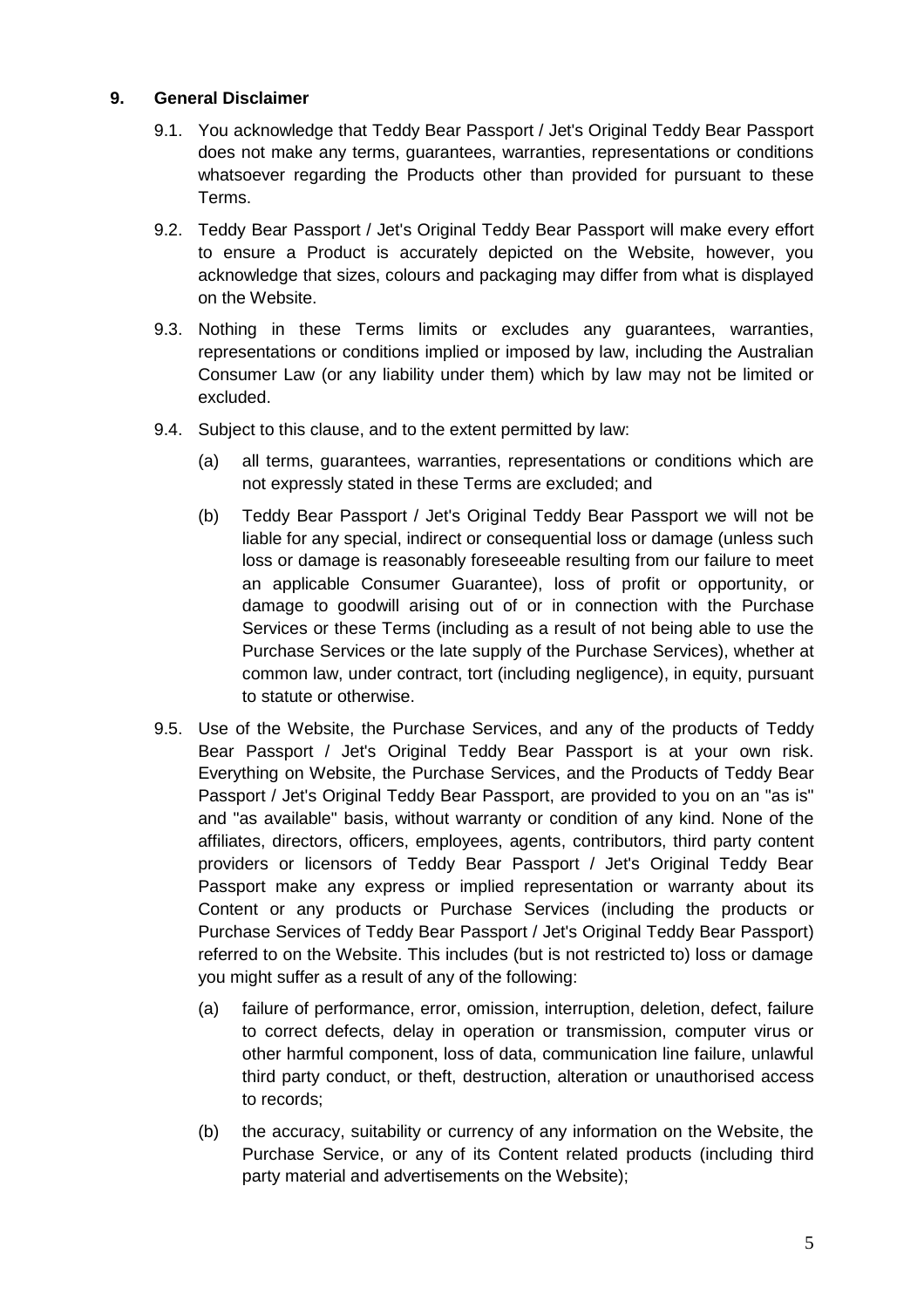- (c) costs incurred as a result of you using the Website, the Purchase Services or any of the Products;
- (d) the Content or operation in respect to links which are provided for the User's convenience;
- (e) any failure to complete a transaction, or any loss arising from e-commerce transacted on the Website; or
- (f) any defamatory, threatening, offensive or unlawful conduct of third parties or publication of any materials relating to or constituting such conduct.

#### **10. Limitation of Liability**

- 10.1. Teddy Bear Passport / Jet's Original Teddy Bear Passport's total liability arising out of or in connection with the Purchase Services or these Terms, however arising, including under contract, tort (including negligence), in equity, under statute or otherwise, will not exceed the most recent Purchase Price paid by you under these Terms or where you have not paid the Purchase, then the total liability of Teddy Bear Passport / Jet's Original Teddy Bear Passport is the resupply of information or Purchase Services to you.
- 10.2. You expressly understand and agree that Teddy Bear Passport / Jet's Original Teddy Bear Passport, its affiliates, employees, agents, contributors, third party content providers and licensors shall not be liable to you for any direct, indirect, incidental, special consequential or exemplary damages which may be incurred by you, however caused and under any theory of liability. This shall include, but is not limited to, any loss of profit (whether incurred directly or indirectly), any loss of goodwill or business reputation and any other intangible loss.
- 10.3. Teddy Bear Passport / Jet's Original Teddy Bear Passport is not responsible or liable in any manner for any site content (including the Content and Third Party Content) posted on the Website or in connection with the Purchase Services, whether posted or caused by users of the website of Teddy Bear Passport / Jet's Original Teddy Bear Passport, by third parties or by any of the Purchase Services offered by Teddy Bear Passport / Jet's Original Teddy Bear Passport.

#### **11. Termination of Contract**

- 11.1. The Terms will continue to apply until terminated by either you or by Teddy Bear Passport / Jet's Original Teddy Bear Passport as set out below.
- 11.2. If you want to terminate the Terms, you may do so by:
	- (a) notifying Teddy Bear Passport / Jet's Original Teddy Bear Passport at any time; and
	- (b) closing your accounts for all of the Purchase Services which you use, where Teddy Bear Passport / Jet's Original Teddy Bear Passport has made this option available to you.

Your notice should be sent, in writing, to Teddy Bear Passport / Jet's Original Teddy Bear Passport via the 'Contact Us' link on our homepage.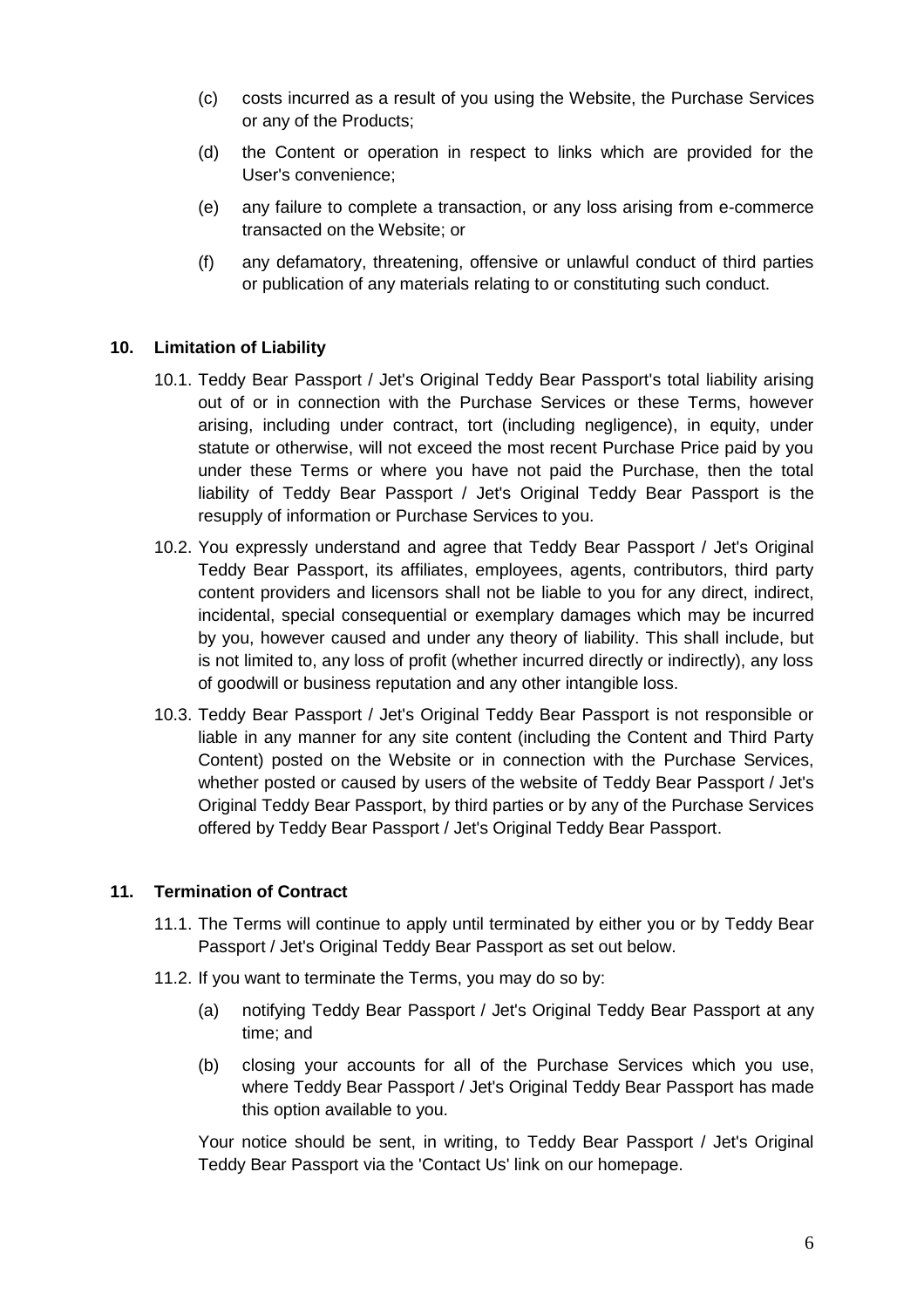- 11.3. Teddy Bear Passport / Jet's Original Teddy Bear Passport may at any time, terminate the Terms with you if:
	- (a) you have breached any provision of the Terms or intend to breach any provision;
	- (b) Teddy Bear Passport / Jet's Original Teddy Bear Passport is required to do so by law;
	- (c) the partner with whom Teddy Bear Passport / Jet's Original Teddy Bear Passport offered the Purchase Services to you has terminated its relationship with Teddy Bear Passport / Jet's Original Teddy Bear Passport or ceased to offer the Purchase Services to you;
	- (d) Teddy Bear Passport / Jet's Original Teddy Bear Passport is transitioning to no longer providing the Purchase Services to Users in the country in which you are resident or from which you use the service; or
	- (e) the provision of the Purchase Services to you by Teddy Bear Passport / Jet's Original Teddy Bear Passport is, in the opinion of Teddy Bear Passport / Jet's Original Teddy Bear Passport, no longer commercially viable.
- 11.4. Subject to local applicable laws, Teddy Bear Passport / Jet's Original Teddy Bear Passport reserves the right to discontinue or cancel your membership to the Website at any time and may suspend or deny, in its sole discretion, your access to all or any portion of the Website or the Purchase Services without notice if you breach any provision of the Terms or any applicable law or if your conduct impacts Teddy Bear Passport / Jet's Original Teddy Bear Passport's name or reputation or violates the rights of those of another party.
- 11.5. When the Terms come to an end, all of the legal rights, obligations and liabilities that you and Teddy Bear Passport / Jet's Original Teddy Bear Passport have benefited from, been subject to (or which have accrued over time whilst the Terms have been in force) or which are expressed to continue indefinitely, shall be unaffected by this cessation, and the provisions of this clause shall continue to apply to such rights, obligations and liabilities indefinitely.

## **12. Indemnity**

- 12.1. You agree to indemnify Teddy Bear Passport / Jet's Original Teddy Bear Passport, its affiliates, employees, agents, contributors, third party content providers and licensors from and against:
	- (a) all actions, suits, claims, demands, liabilities, costs, expenses, loss and damage (including legal fees on a full indemnity basis) incurred, suffered or arising out of or in connection with any Content you post through the Website;
	- (b) any direct or indirect consequences of you accessing, using or transacting on the Website or attempts to do so and any breach by you or your agents of these Terms; and/or
	- (c) any breach of the Terms.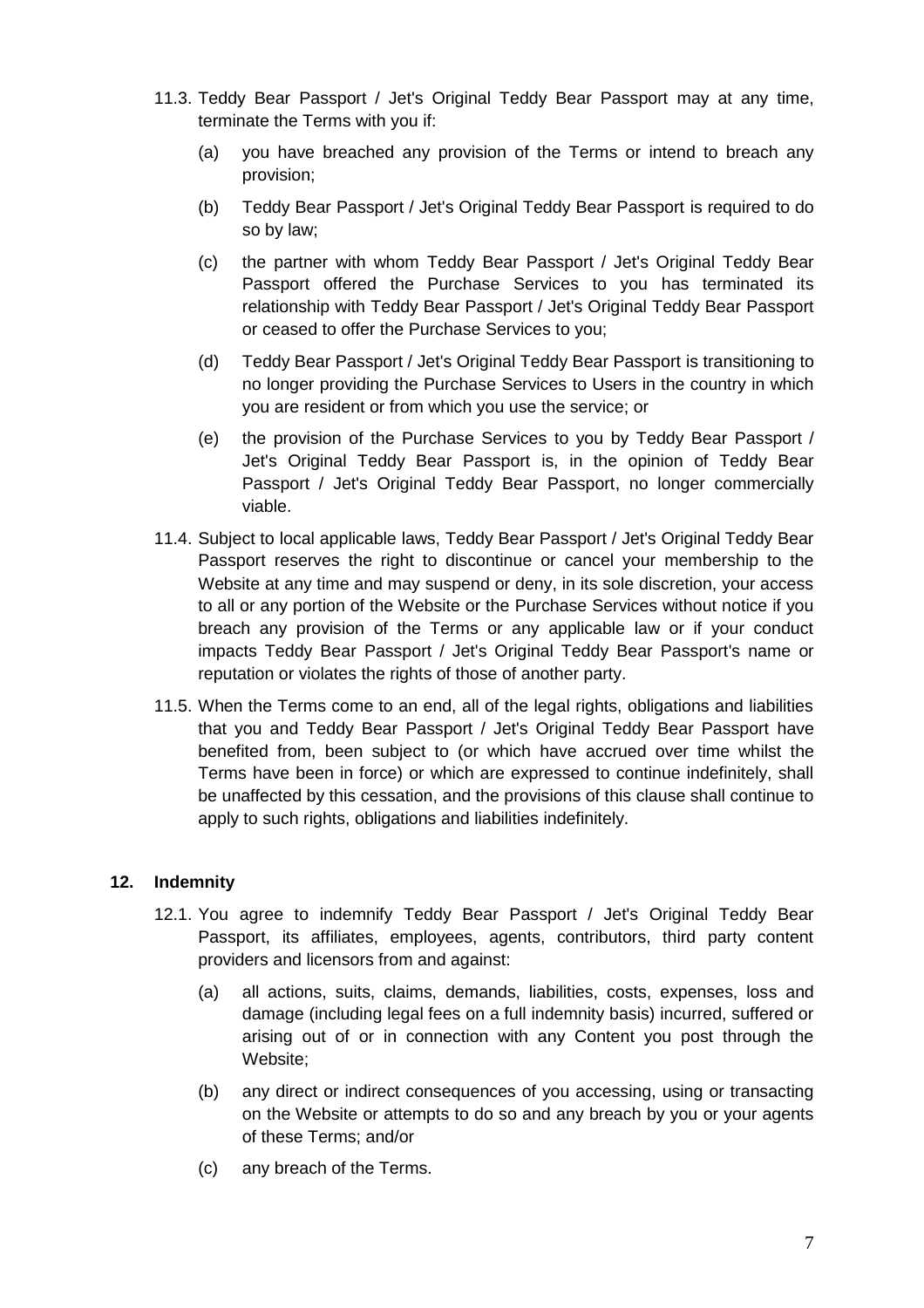## **13. Dispute Resolution**

## 13.1. **Compulsory:**

If a dispute arises out of or relates to the Terms, either party may not commence any Tribunal or Court proceedings in relation to the dispute, unless the following clauses have been complied with (except where urgent interlocutory relief is sought).

# 13.2. **Notice:**

A party to the Terms claiming a dispute ('**Dispute**') has arisen under the Terms, must give written notice to the other party detailing the nature of the dispute, the desired outcome and the action required to settle the Dispute.

# 13.3. **Resolution:**

On receipt of that notice ('**Notice**') by that other party, the parties to the Terms ('**Parties**') must:

- (a) Within 14 days of the Notice endeavour in good faith to resolve the Dispute expeditiously by negotiation or such other means upon which they may mutually agree;
- (b) If for any reason whatsoever, 14 days after the date of the Notice, the Dispute has not been resolved, the Parties must either agree upon selection of a mediator or request that an appropriate mediator be appointed by the President of the Australian Mediation Association or his or her nominee;
- (c) The Parties are equally liable for the fees and reasonable expenses of a mediator and the cost of the venue of the mediation and without limiting the foregoing undertake to pay any amounts requested by the mediator as a pre-condition to the mediation commencing. The Parties must each pay their own costs associated with the mediation;
- (d) The mediation will be held in Queensland, Australia.

# 13.4. **Confidential**

All communications concerning negotiations made by the Parties arising out of and in connection with this dispute resolution clause are confidential and to the extent possible, must be treated as "without prejudice" negotiations for the purpose of applicable laws of evidence.

## 13.5. **Termination of Mediation:**

If 1 Month have elapsed after the start of a mediation of the Dispute and the Dispute has not been resolved, either Party may ask the mediator to terminate the mediation and the mediator must do so.

## **14. Venue and Jurisdiction**

The Purchase Services offered by Teddy Bear Passport / Jet's Original Teddy Bear Passport is intended to be viewed by residents of Australia. In the event of any dispute arising out of or in relation to the Website, you agree that the exclusive venue for resolving any dispute shall be in the courts of Queensland, Australia.